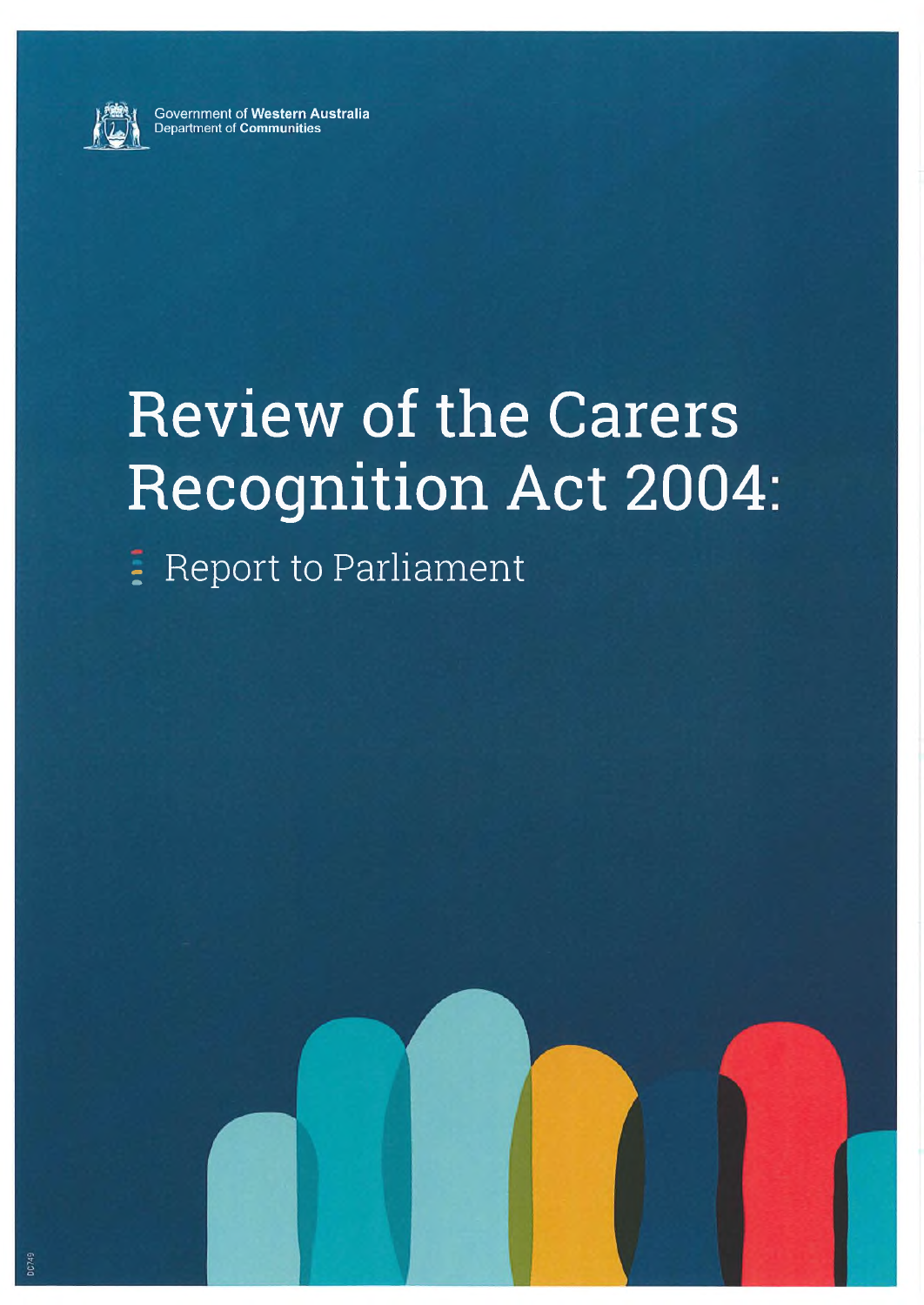# **Contents**

| Table 1 Findings and recommendations of the 2018 review of the Carers Recognition Act 20047 |
|---------------------------------------------------------------------------------------------|
|                                                                                             |
|                                                                                             |
|                                                                                             |
|                                                                                             |
|                                                                                             |
|                                                                                             |
|                                                                                             |
|                                                                                             |
|                                                                                             |
|                                                                                             |
|                                                                                             |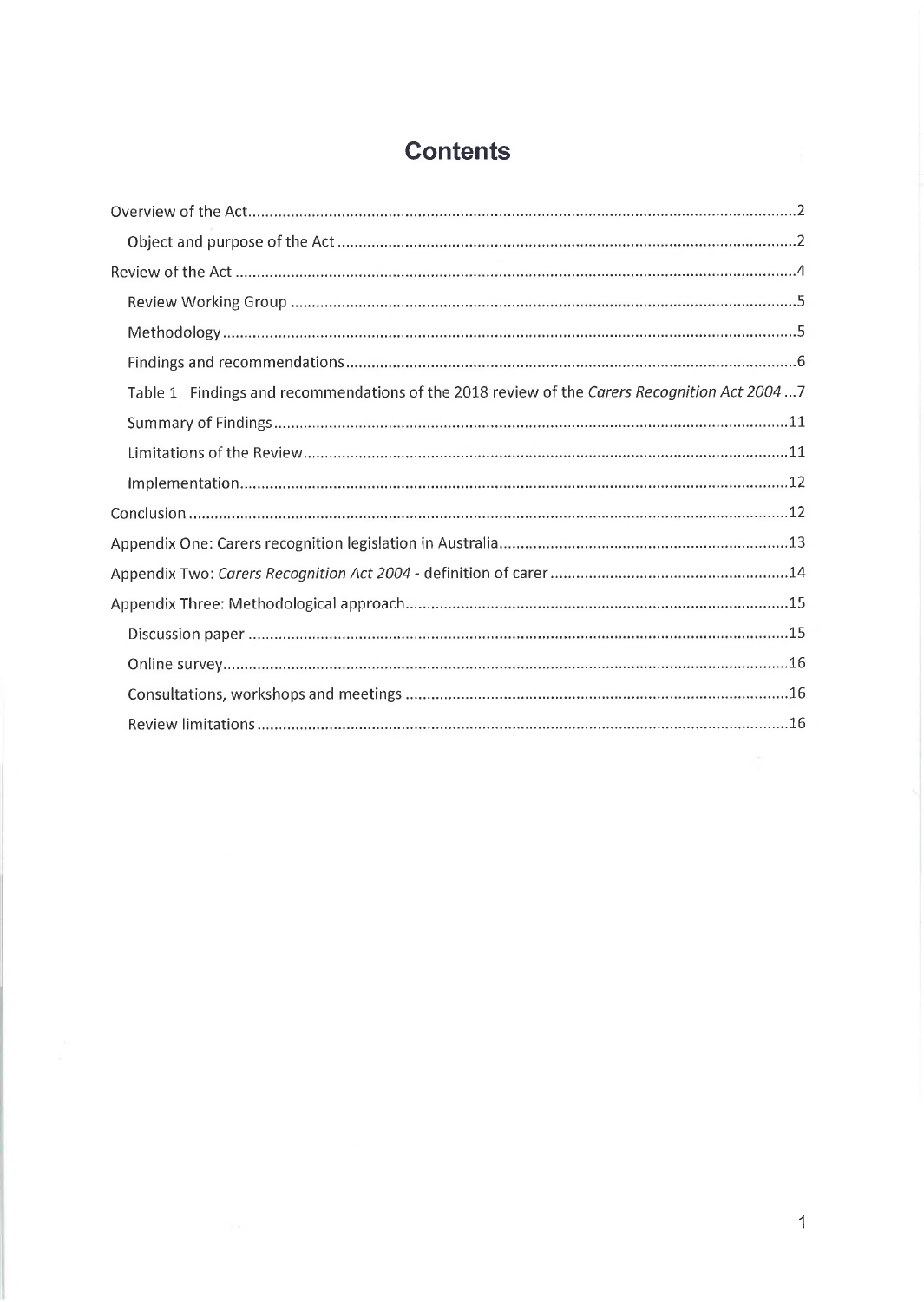# <span id="page-2-0"></span>**Overview of the Act**

In 2004, Western Australia became the first Australian jurisdiction to introduce carer specific legislation. The *Carers Recognition Act 2004* **(the Act)** commenced on 28 October 2004, with the object of recognising the role of carers and providing a mechanism for their involvement in the provision of services that affect them and their role.

The Hon Simone McGurk MLA, as Minister for Community Services **(the Minister),** is responsible for the administration of the Act. The Department of Communities **(Communities)** is the agency which principally assists the Minister to undertake this responsibility.

All Australian jurisdictions (the Commonwealth, States and Territories) have implemented legislation to recognise carers. A list of the relevant legislation is included at Appendix One.

## <span id="page-2-1"></span>**Object and purpose of the Act**

The *Carers Recognition Act 2004* is an Act to provide for the recognition of carers by certain persons and bodies, and for related purposes. The object of the Act, provided in Part <sup>1</sup> section 3, is:

- a) to recognise the role of carers in the community; and
- b) to provide a mechanism for the involvement of carers in the provision of services that impact on carers and the role of carers.

Under section 5 of the Act, a person is defined as a carer for the purposes of the Act if they provide ongoing care or assistance to;

- (a) a person with a disability as defined in the *Disability Services Act 1993;*
- (b) a person with a chronic illness, including a mental illness as defined in the *Mental Health Act 2014;*
- (c) a person who, because of frailty, requires assistance with carrying out everyday tasks; or
- (d) a person of a prescribed class (no additional persons have been prescribed in regulations).

Section 5 also contains exclusions and additional clarification, as follows, to help further define who is a carer under the Act:

- A person is not a carer if he or she provides the assistance under either a contract for services or a contract of service, or while doing community work.
- A person is not a carer only because he or she is a spouse, de facto partner, parent or guardian of the person being cared for, or because he or she is a foster carer for a child who is in the care of the Chief Executive Officer of the Department of Communities.

The complete definition of a 'carer' (i.e. section 5) is included at Appendix Two.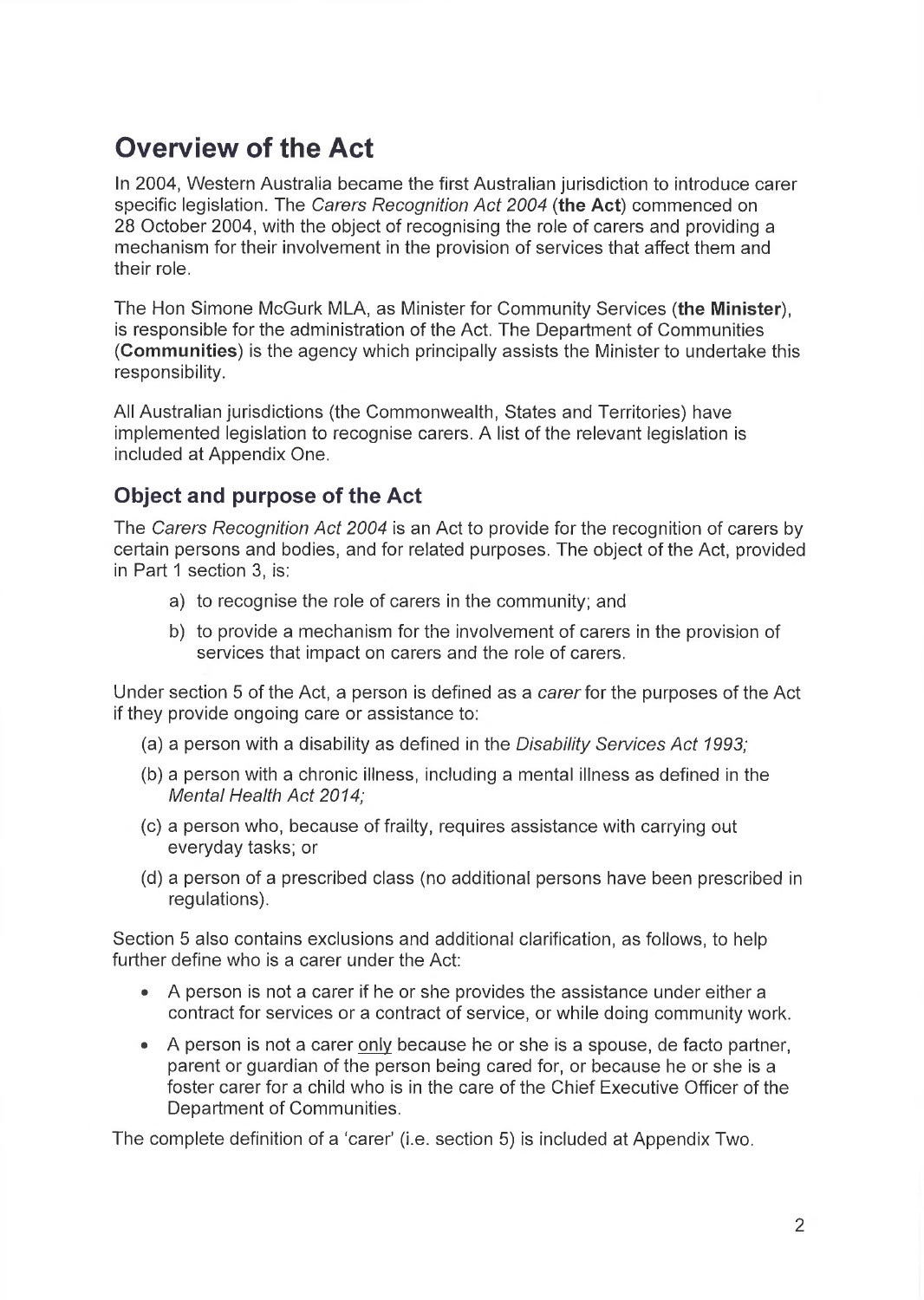Schedule <sup>1</sup> of the Act sets out the Western Australian Carers Charter **(the Carers Charter),** which provides a clear direction on how carers defined under the Act are to be treated and involved in the delivery of services by "applicable organisations".

The Carers Charter states that:

- 1. Carers must be treated with respect and dignity.
- 2. The role of carers must be recognised by including carers in the assessment, planning, delivery and review of services that impact on them and the role of carers.
- 3. The views and needs of carers must be considered along with the views, needs and best interests of people receiving care when decisions are made that impact on carers and the role of carers.
- 4. Complaints made by carers in relation to services that impact on them and the role of carers must be given due attention and consideration.

Part 3 Division <sup>1</sup> of the Act establishes the Carers Advisory Council **(the Council)** with the following functions set out in section  $9(1)$ :

- (a) to work to advance the interests of carers and promote compliance by applicable organisations with the Carers Charter; and
- (b) to make recommendations to the Minister on fostering compliance by applicable organisations with the Carers Charter; and
- (c) to provide general advice to the Minister on matters relating to carers; and
- (d) to carry out other functions as directed by the Minister.

**Applicable organisations** under the Act are either 'reporting organisations' or 'other organisations' and are defined by reference to Schedule 2 of the Act. All applicable organisations must ensure their compliance with the Carers Charter, but only reporting organisations must provide the Council with annual reports on their compliance or non-compliance, including that of their respective other organisations.

Currently, the 'reporting organisations' under the Act are: the Department of Health; Health Service Providers<sup>1</sup> established under the *Health Services Act 2016*; and the Disability Services Commission,<sup>2</sup> and the 'other organisations' are contractors of those organisations providing a service to others.

Whilst the WA Machinery-of-Government reforms in 2017 amalgamated the Disability Services Commission and a number of other Government agencies into the Department of Communities, the Disability Services Commission continues to exist as its own legal entity pursuant to the *Disability Services Act 1993.* Notably, the transition to the National Disability Insurance Scheme has resulted in most disability service providers no longer being contracted by the Disability Services Commission and no longer being bound to comply with obligations in the Act. This has also

<sup>1</sup> The Child and Adolescent Health Service; North Metropolitan Health Service; South Metropolitan Health Service; East Metropolitan Health Service; WA Country Health Service; Health Support Services; PathWest; and the Quadriplegic Centre.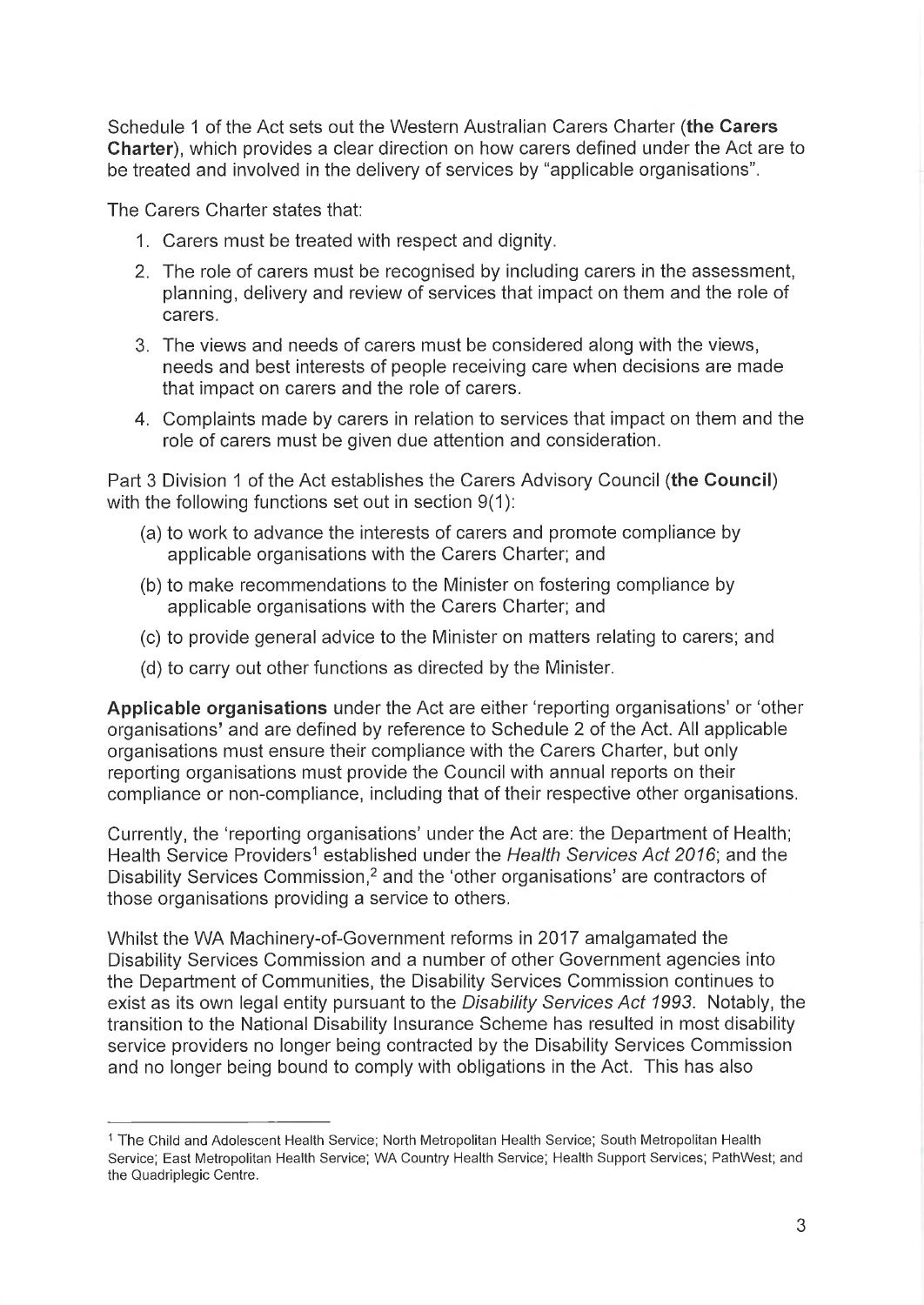significantly reduced the data collected by the Disability Services Commission as a 'reporting organisation' from those service providers as 'other organisations'.

# <span id="page-4-0"></span>**Review of the Act**

The Minister announced a review of the Act on 29 May 2018 **(the Review)** with a focus on five areas:

- 1. The effectiveness of the Act in increasing awareness and recognition of carers' roles and contributions to the community and ensuring their involvement in service decisions and provision.
- 2. Whether the current definition of a 'carer' captures the diversity of caring roles and responsibilities, and the implications this may have for achieving awareness and recognition of carers.
- 3. Whether the Carers Charter has made a positive difference to the degree of applicable service providers' recognition of the role and contribution of carers.
- 4. Whether the applicable organisations are implementing and complying with the Carers Charter, and whether the Act should apply to other agencies, organisations and service providers.
- 5. Carer interaction with the Council and the currency of the Council's functions under the Act.

The Act had been in operation for 14 years, and the length of operation coupled with changes to the strategic and policy environment warranted a review of the operation and effectiveness of the Act to ensure that it remains fit for purpose. The strategic and policy environment has included factors such as:

- 1. the effects of state and Commonwealth government policy and funding decisions on service delivery and availability that impact on carer access to appropriate services and information
- 2. social and economic conditions that impact on carers' ability to have the same life choices and opportunities as other members of the community
- 3. the implementation of WA's first Carers Strategy in 2016 to guide whole of community action towards greater support for and recognition of carers
- 4. WA's transition to the full-scheme roll out of the National Disability Insurance Scheme **(NDIS)** - Carers have anecdotally raised concerns regarding changes to funding models and supports, and the capacity of these changes to meet their needs.

A statutory review of the Act was conducted in 2008 on behalf of the then Minister Hon Robyn McSweeney MLC and tabled in Parliament on 13 November 2008 **(2008 review)** in accordance with section 22 of the Act. The 2008 review was required to consider the effectiveness of the operation of the Council, the need for the continuation of the functions of the Council and any other matters that appear to the Minister to be relevant to the operation and effectiveness of the Act.

The 2008 review found that the Act had not been effective in achieving its objective but noted that this might have resulted from the short period of time it had been in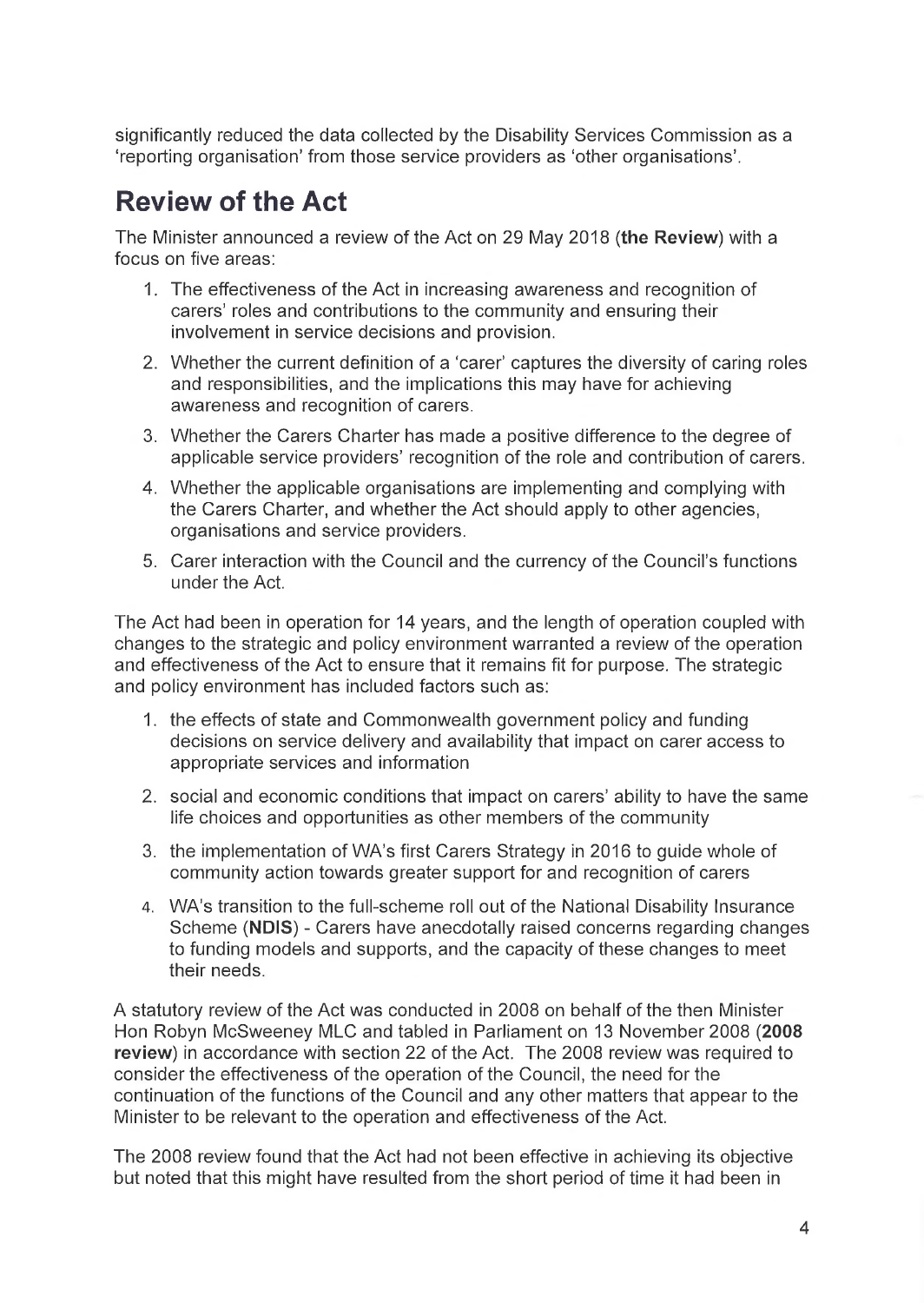operation. It made 16 recommendations, 11 of which were endorsed by the Minister and seven implemented by the State Government.

## <span id="page-5-0"></span>**Review Working Group**

Communities undertook the Review on behalf of the Minister. The Review has been managed by a working group comprising Communities' staff and representatives from the Council and Carers WA **(Review Working Group).** The Council and Carers WA are key partners in the State Government's efforts to support and recognise carers.

The Council is supported by Communities. It reports to the Western Australian Parliament on applicable organisations' compliance with the Act and provides advice to the Minister.

Carers WA is the peak body dedicated to improving the lives of the estimated 320,0003 carers living in Western Australia. Carers WA is funded by the state and Commonwealth governments to provide a range of counselling, support, advocacy and information services to carers, their families and significant others.

The Review Working Group's Terms of Reference established its role as being to:

- manage the review process and communication strategies
- provide a forum for exchange of information between the representative parties on the current operation of the Act and associated issues
- advocate on behalf of key stakeholders to provide strategic advice on current issues and trends that affect carers and may impact on the objectives of the Act and the Carers Charter.

## <span id="page-5-1"></span>**Methodology**

A comprehensive, multi-method public consultation process was undertaken from 29 May 2018 to 31 December 2018. The Review commenced with the release of a discussion paper<sup>4</sup>, which was disseminated widely amongst stakeholders. Communities invited carers, Aboriginal community-controlled health services, community members, service providers and other relevant stakeholders to contribute to this review. Multiple engagement methods were used to ensure accessibility to a wide range and number of stakeholders. These engagement methods were:

- an online public survey available through Survey Monkey
- ten regional and metropolitan consultations
- face to face sessions and meetings with carers, peak bodies, service providers, and state and local government agencies
- written submissions responding to a discussion paper.

<sup>3</sup> Please note, this is the figure used by Communities and the State Government based on internal modelling. Carers WA noted that it cites the estimated figure of 230,000 as per the Australian Bureau of Statistics 2018 Survey of Disability, Aging and Carers (SDAC). Carers WA further noted that it believes the SDAC figure to be a significant underestimate.

<sup>4</sup> Consultation paper: Review of the *Carers Recognition Act 2004,* Government of Western Australia Department of Communities, 2018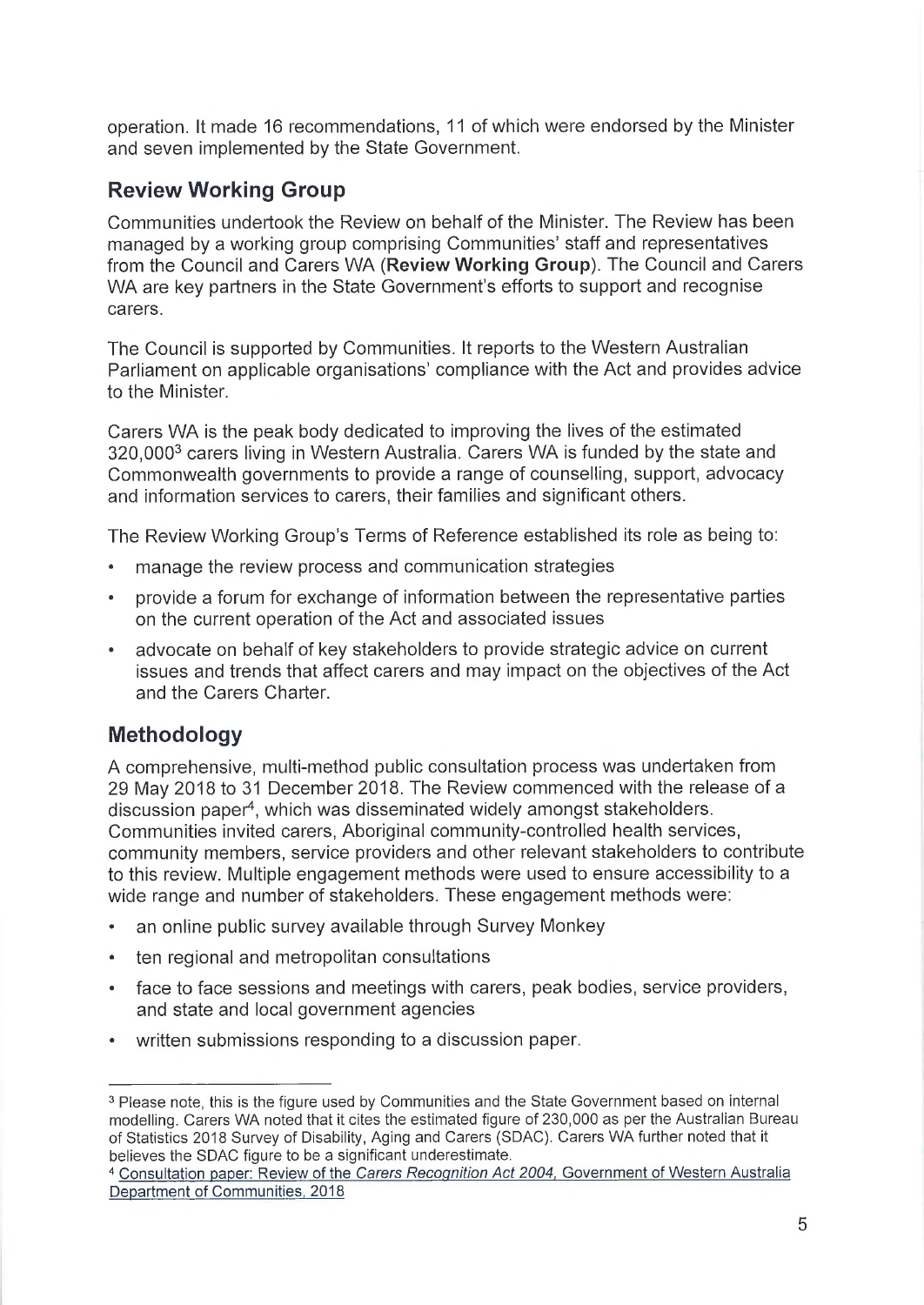In total, approximately 200 responses were received by the Review Working Group. A detailed summary of the methodology is provided at Appendix Three.

### <span id="page-6-0"></span>**Findings and recommendations**

The findings of the consultation were classified into five priority areas:

- 1. Purpose and object of the Act.
- 2. Definition of carer.
- 3. Purpose of the Carers Charter,
- 4. Compliance with the Carers Charter.
- 5. The Carers Advisory Council.

The findings, and recommendations against them, are listed in Table 1.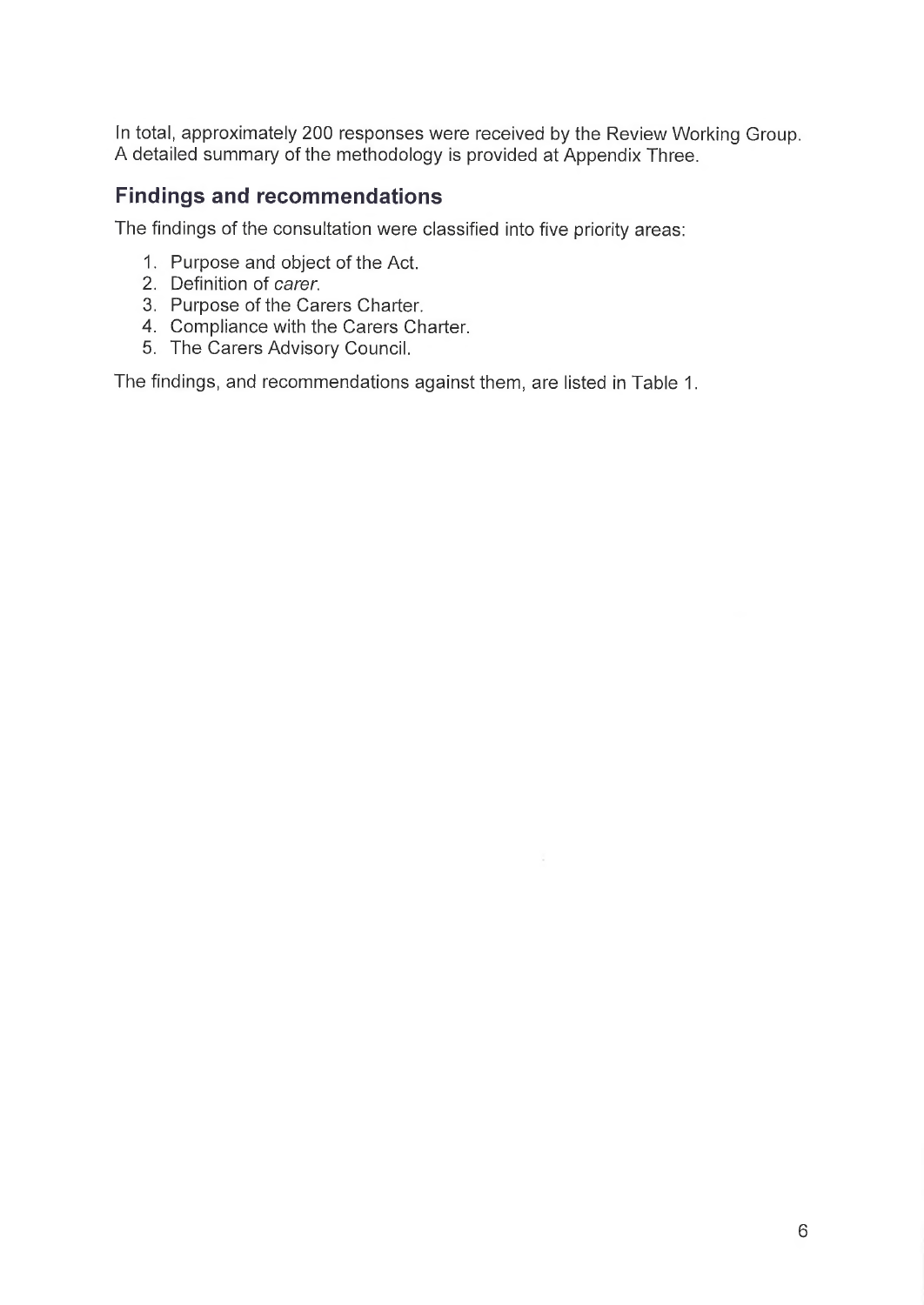# **Table <sup>1</sup> Findings and recommendations of the 2018 review of the** *Carers Recognition Act 2004*

| Section 1 – Purpose and Object of the Act |                                                                                                                                             |                                                                                                                                                                                                                    |
|-------------------------------------------|---------------------------------------------------------------------------------------------------------------------------------------------|--------------------------------------------------------------------------------------------------------------------------------------------------------------------------------------------------------------------|
| Finding 1:                                | The purpose and object of the Act remain valid.                                                                                             | <b>Recommendation 1:</b>                                                                                                                                                                                           |
|                                           | Findings 2 & 3: Further action is required to achieve greater and<br>wider community awareness, recognition and<br>understanding of carers. | Develop and implement a multi-faceted campaign, including training, to<br>raise service provider and community awareness of carers, the Act, the<br>Carers Charter and the WA Carers Strategy.                     |
|                                           |                                                                                                                                             | Recommendation 2:                                                                                                                                                                                                  |
| Finding $4$ :                             | Further action is required to achieve greater and<br>more consistent levels of carer involvement in<br>decision making.                     | Develop and implement a multi-faceted campaign to explain and<br>promote:                                                                                                                                          |
|                                           |                                                                                                                                             | carers' social and economic contribution to the community<br>the caring role and responsibilities, and carers' unique expertise<br>the difference between unpaid carers and paid care support<br>workers.          |
|                                           |                                                                                                                                             | <b>Recommendation 3:</b>                                                                                                                                                                                           |
|                                           |                                                                                                                                             | Develop and distribute resources to support organisations and service<br>providers to:<br>identify whether a person is a carer under the Act<br>routinely involve carers in service provision and decision-making. |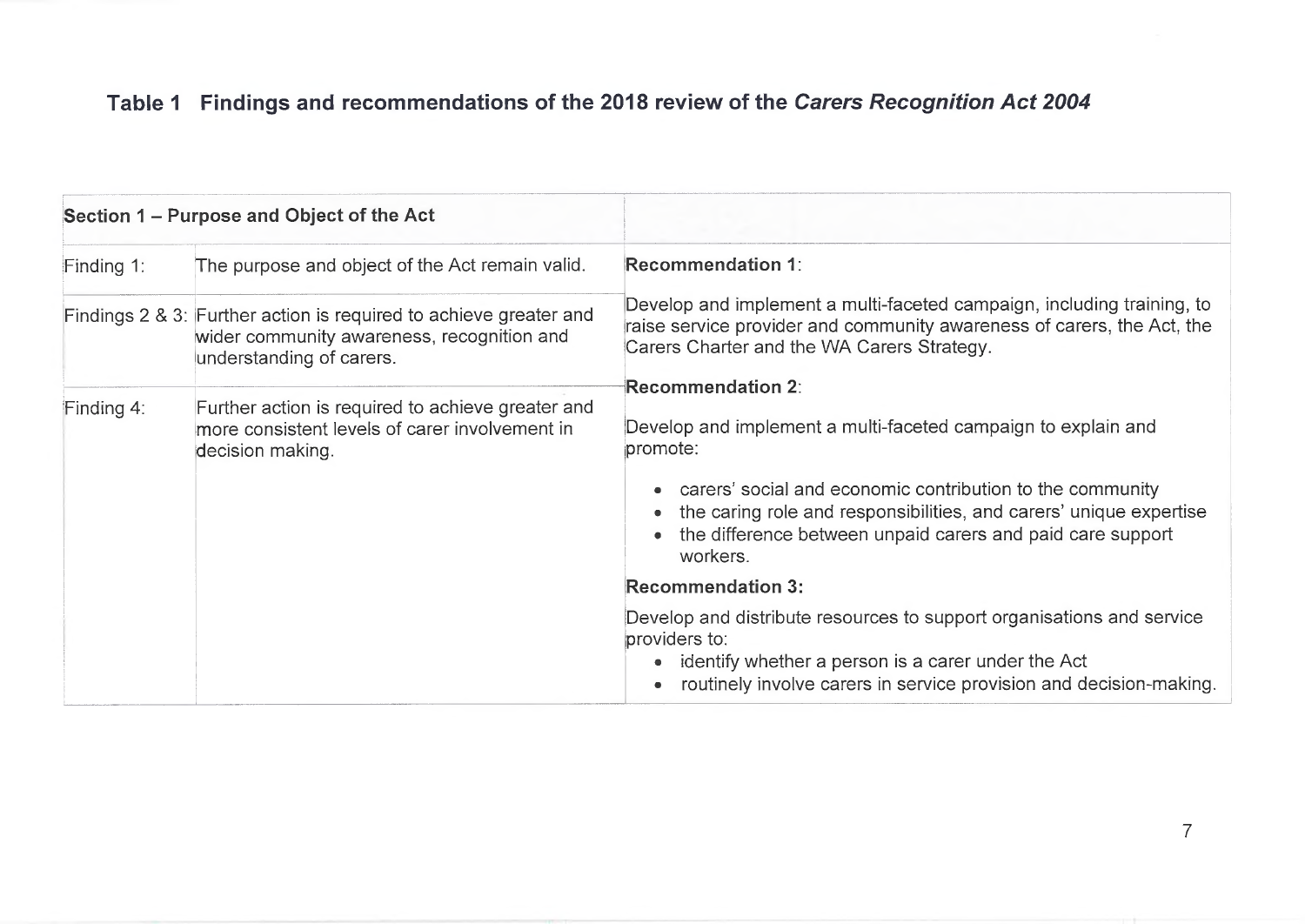| Section 2 – Definition of a Carer |                                                                                                                                                                    |                                                                                                                                                                                                                                                                                                                                                                                                                              |
|-----------------------------------|--------------------------------------------------------------------------------------------------------------------------------------------------------------------|------------------------------------------------------------------------------------------------------------------------------------------------------------------------------------------------------------------------------------------------------------------------------------------------------------------------------------------------------------------------------------------------------------------------------|
| Finding 5:                        | The definition of carer in the Act does not describe Recommendation 4<br>the diversity of carers and care relationships.                                           | Develop supplementary resources and plain English guidelines that<br>clearly explain that the Act and Carers Charter:<br>applies to people who have secondary and multiple caring roles<br>includes children/young carers<br>includes carers whose roles may be ongoing or intermittent<br>applies to carers of people with alcohol and other drug addiction,<br>with mental illness, and who are receiving palliative care. |
|                                   | Section 3 - Purpose of the Carers Charter                                                                                                                          |                                                                                                                                                                                                                                                                                                                                                                                                                              |
| Finding 6:                        | Further action is required to achieve consistent<br>understanding and application of the Carers<br>Charter.                                                        | <b>Recommendation 5</b><br>Develop resources to support consistent understanding and application<br>of the Carers Charter by organisations and service providers.                                                                                                                                                                                                                                                            |
| Finding 7:                        | Further action is required to achieve wider carer<br>and service provider awareness of a carer's right to<br>lodge complaints, and where and how to lodge<br>them. | <b>Recommendation 6</b><br>Develop and implement initiatives to raise awareness amongst:<br>carers of their right to lodge a complaint about non-compliance,<br>and how and where to lodge one<br>service providers of carers' right to lodge complaints and<br>providers' responsibilities to facilitate complaint lodging and<br>resolution.                                                                               |

 $\mathbf{r}_\perp$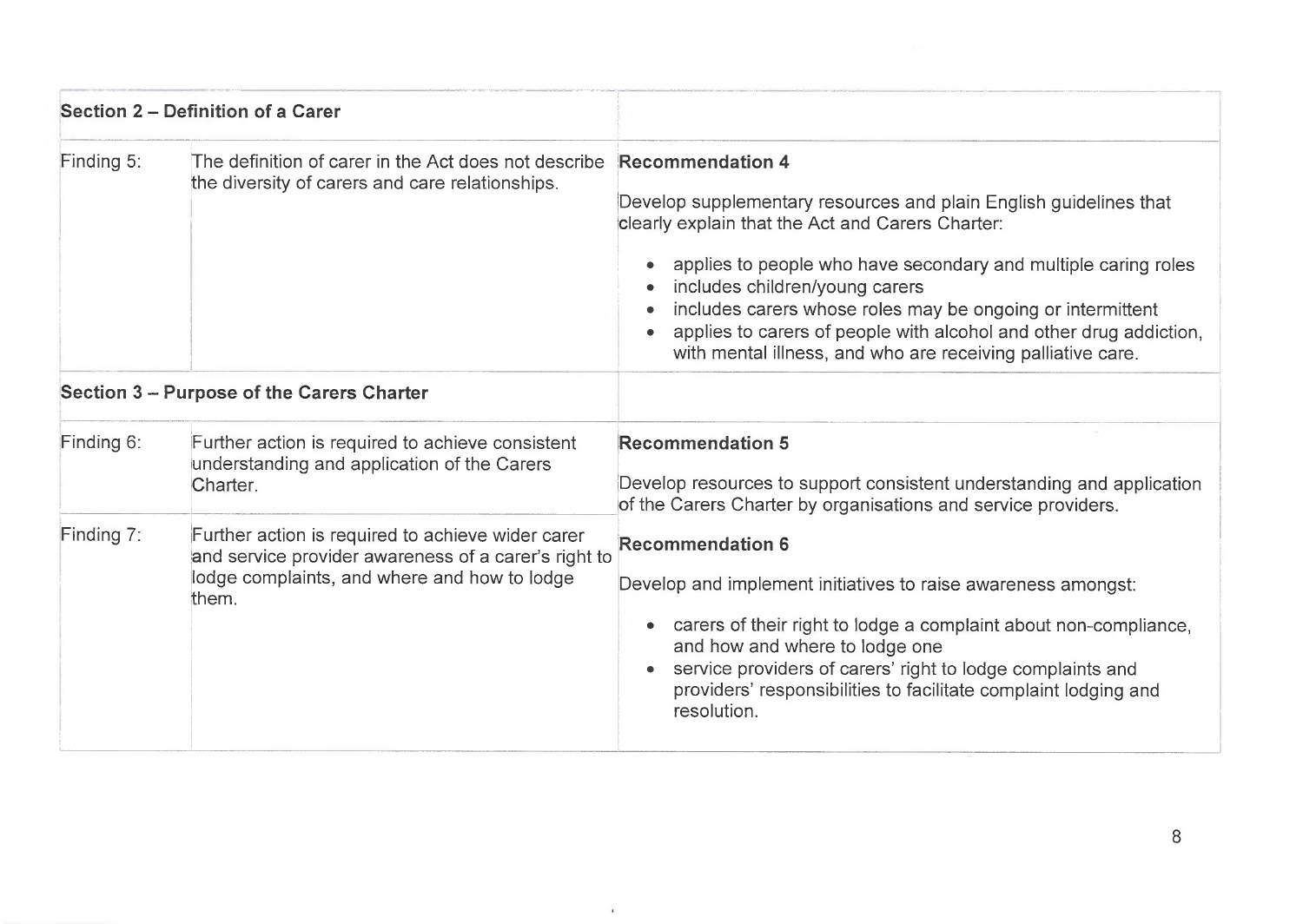| Section 4 – Compliance with the Carers Charter |                                                                                                                                                                                                |                                                                                                                                                                                                                                                                                                                                                                                                                                                                                                                                                                                                                                                                                                                                                                                                                                                                                                                                                                                                                                                                                                                                                                                                                                                  |
|------------------------------------------------|------------------------------------------------------------------------------------------------------------------------------------------------------------------------------------------------|--------------------------------------------------------------------------------------------------------------------------------------------------------------------------------------------------------------------------------------------------------------------------------------------------------------------------------------------------------------------------------------------------------------------------------------------------------------------------------------------------------------------------------------------------------------------------------------------------------------------------------------------------------------------------------------------------------------------------------------------------------------------------------------------------------------------------------------------------------------------------------------------------------------------------------------------------------------------------------------------------------------------------------------------------------------------------------------------------------------------------------------------------------------------------------------------------------------------------------------------------|
| Finding 8:                                     | Many non-applicable organisations are acting in<br>accordance with the Carers Charter, which<br>suggests that compliance may not be fully<br>attributable to the Act's reporting requirements. | <b>Recommendation 7</b><br>Develop and implement initiatives that encourage and support:<br>other relevant service delivery organisations (such as those<br>relating to education, training, transport and housing) to recognise<br>and include carers; and<br>all state government agencies and organisations to recognise and<br>include carers.<br><b>Recommendation 8</b><br>Explore options to encourage all state government agencies that engage<br>with carers to apply and to report on their compliance with the Carers<br>Charter. Options include:<br>issuing Premier's and Public Sector Commissioner's Circulars or<br>instructions to request that all state government agencies comply<br>with the Carers Charter; and/or<br>requesting relevant state government agencies to survey carers'<br>service experiences.<br><b>Recommendation 9</b><br>Develop and distribute resources to guide state government agencies in<br>identifying and supporting employees who are carers.<br><b>Recommendation 10</b><br>Implement initiatives that encourage and support NDIS-registered<br>providers providing services under the National Disability Insurance<br>Scheme in WA to recognise and include carers in accordance with the |
| Finding 9:                                     | Expanding compliance reporting to other/all state<br>government agencies may achieve greater carer<br>awareness, recognition and inclusion.                                                    |                                                                                                                                                                                                                                                                                                                                                                                                                                                                                                                                                                                                                                                                                                                                                                                                                                                                                                                                                                                                                                                                                                                                                                                                                                                  |
| Finding 10:                                    | Services funded through the NDIS are not bound to<br>comply with the Act or Carers Charter.                                                                                                    |                                                                                                                                                                                                                                                                                                                                                                                                                                                                                                                                                                                                                                                                                                                                                                                                                                                                                                                                                                                                                                                                                                                                                                                                                                                  |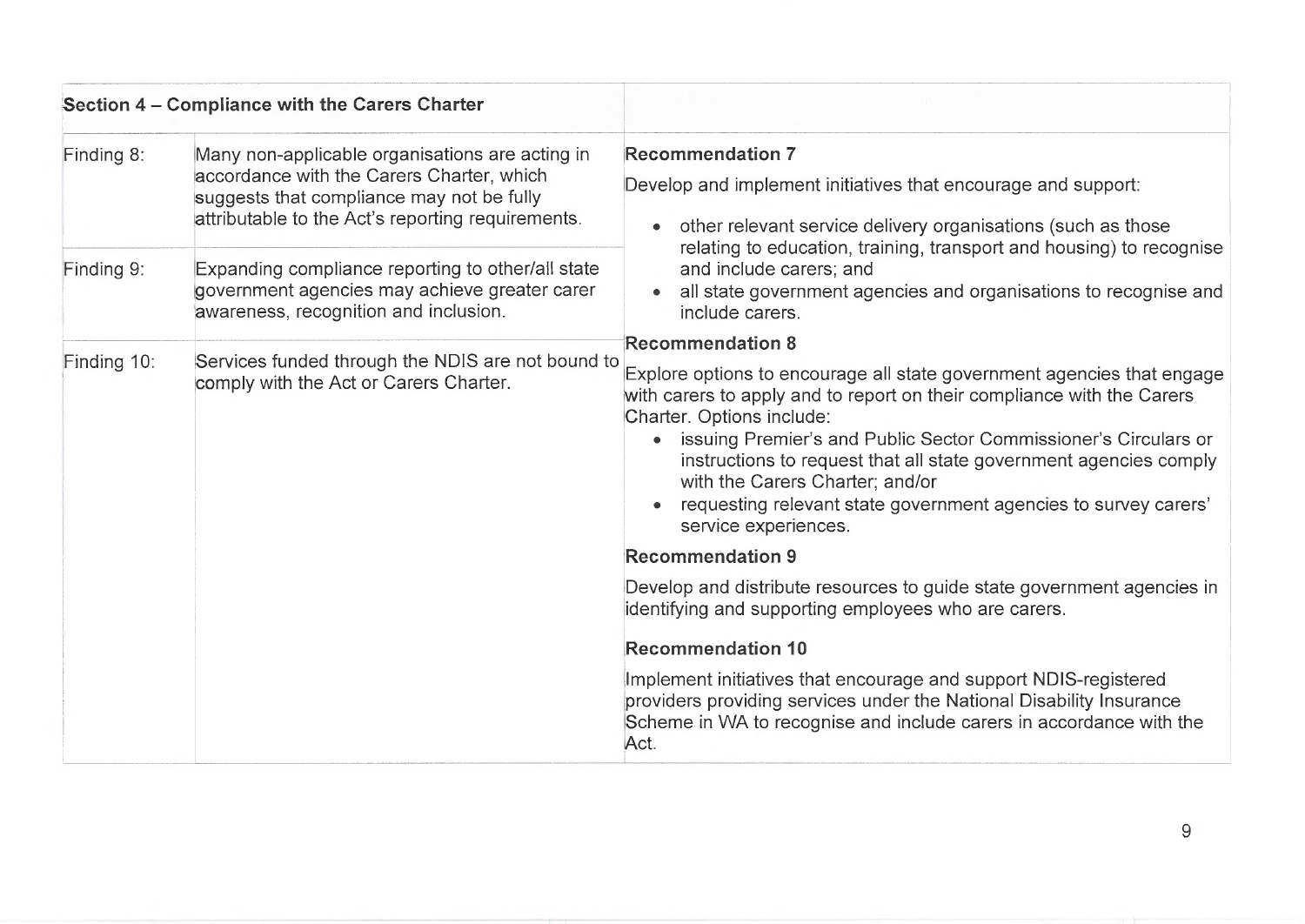| <b>Section 5 - The Carers Advisory Council</b> |                                                                                                                                                                  |                                                                                                                                                                                       |
|------------------------------------------------|------------------------------------------------------------------------------------------------------------------------------------------------------------------|---------------------------------------------------------------------------------------------------------------------------------------------------------------------------------------|
| Finding 11:                                    | Further action is required to widen community<br>awareness of the Council, and the difference<br>between it and Carers WA.                                       | <b>Recommendation 11</b><br>Communities works with the Council to enhance and build its capacity to<br>balance its compliance, advisory and advocacy functions.                       |
| Finding 12:                                    | Stakeholders believe that the Council should be<br>better supported and better resourced to balance<br>compliance, advocacy and engagement activities.           | <b>Recommendation 12</b><br>Make the compliance process more manageable by engaging an<br>independent and professionally accredited agency or organisation to<br>undertake reporting. |
| Finding 13:                                    | Carers and service providers believe that the<br>Council should be better supported and better<br>resourced to balance its advocacy and compliance<br>functions. |                                                                                                                                                                                       |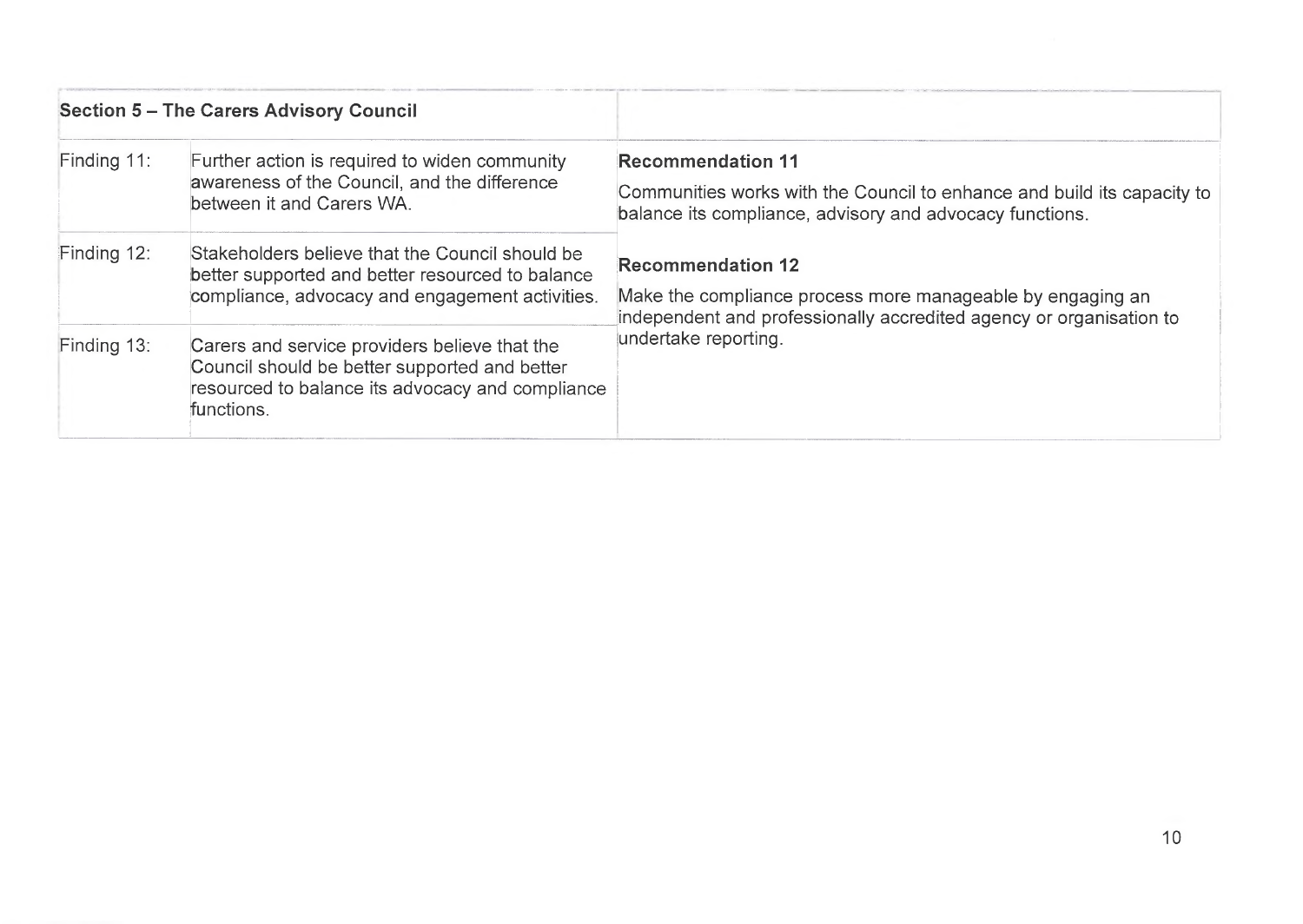## <span id="page-11-0"></span>**Summary of Findings**

The Review highlighted the following:

- The Carers Charter is broadly supported as a positive step towards carer recognition, but its implementation has not been uniform, thereby undermining its effectiveness.
- There has been an increase in general awareness of carers, particularly by service providers, but there is still not a full understanding of the carer role and caring responsibilities, the challenges carers face, or the contribution they make to the community.
- There is inconsistent carer involvement in decision making, care planning and policy development within applicable organisations.
- There remains a need for greater awareness and recognition of carers, particularly within the broader community.
- There needs to be a better understanding of the full diversity of carers
- There is general support for the Act to be more broadly applied across state government agencies.

The Review found that there has been an observable improvement in carer recognition, involvement and awareness since the Act and Carers Charter commenced in 2004. However, this is not as widespread or consistent as it could or should be, and environmental changes may present new obstacles to increasing carer recognition and involvement.

## <span id="page-11-1"></span>**Limitations of the Review**

The survey response rate of approximately 200 is low compared to the proportion of carers in WA, which makes it difficult to extrapolate findings to the entire WA carer population. It was noted that this response rate is consistent with many state government and Parliamentary Committee reviews and inquiries.

It is important to recognise that over the course of the Review, the service and policy environment has changed. Changes to the environment in which the Act and Carers Charter operate, which were not fully evident at the time of consultation, have impacted both positively and negatively on carer recognition, involvement and awareness. This environment includes factors such as:

- The effects of state and Commonwealth government policy and funding decisions on service delivery and availability that impact on carer access to appropriate services and information; in particular, the roll-out of the NDIS across the state.
- The social and economic conditions that impact on carers' ability to have the same life choices and opportunities as other members of the community.
- The implementation of WA's first Carers Strategy in 2016 to guide whole of community action towards greater support for and recognition of carers.
- WA's transition to full-scheme NDIS which may impact carer access to funding and support.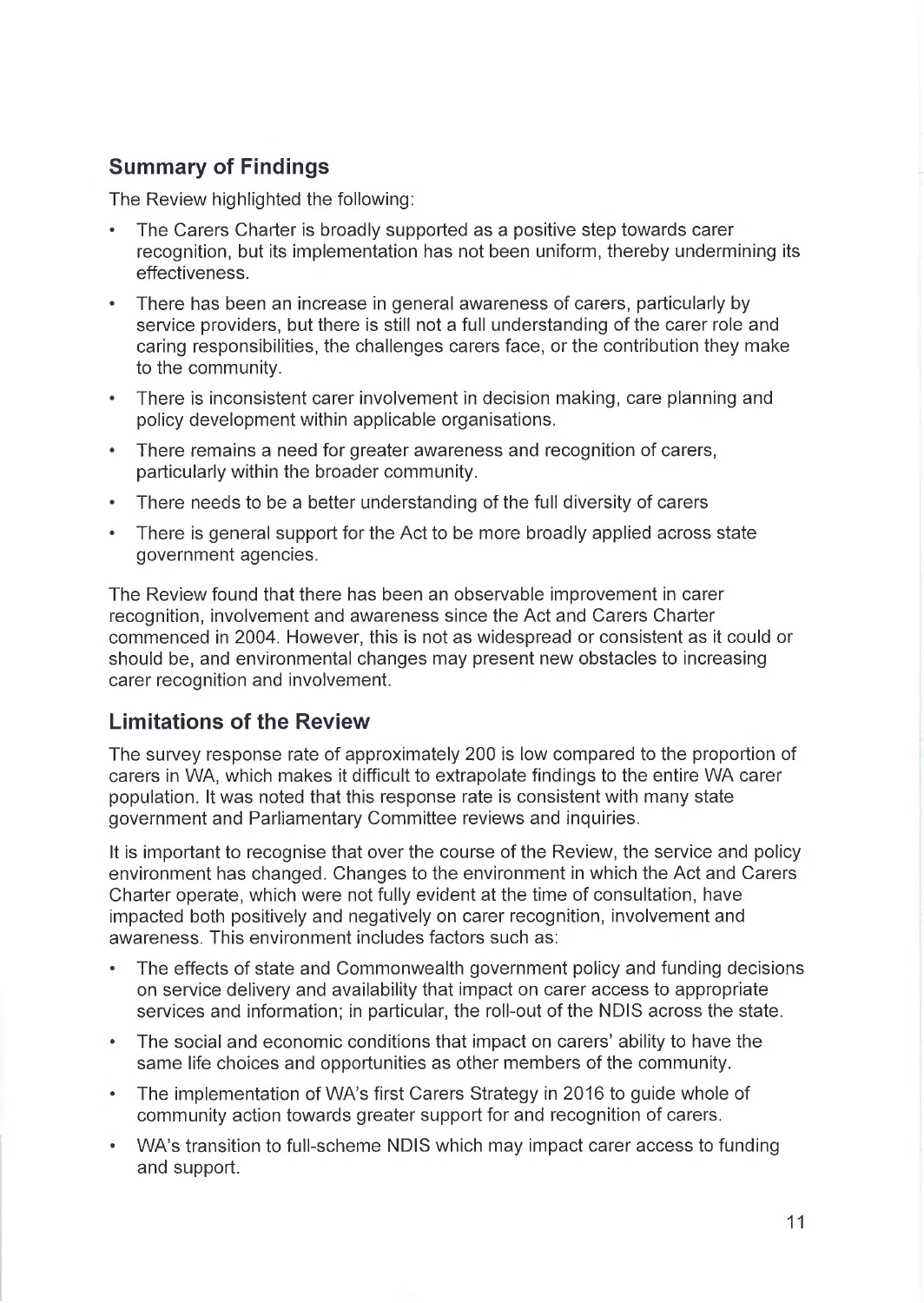Further, changes to, and undertaken by, the Council have created opportunities for improved and wider carer recognition, involvement and awareness. The Council's proactive approach to member recruitment, carer and stakeholder engagement has better positioned it to understand and represent the spectrum of carer experiences and concerns and become a more representative 'carer' voice.

These gains contrast with the feedback that carers have provided to the following: to the NDIS (on their experiences of the transition); to the Royal Commission into Aged Care Quality and Safety; and to the Royal Commission into Violence, Abuse, Neglect and Exploitation of People with Disability. What emerges is a picture of inconsistent carer recognition, involvement and awareness. Added to this are the ongoing challenges arising from the COVID-19 pandemic.

#### <span id="page-12-0"></span>**Implementation**

Communities will work with key stakeholders, including the Council and Carers WA, to design an implementation plan, and develop and deliver appropriate and targeted response initiatives.

# <span id="page-12-1"></span>**Conclusion**

In summary, the Review has shown that the recognition of carers has positively progressed since the introduction of legislation in 2004 and since the statutory review of the Act conducted in 2008. The findings demonstrate an emphasis on the importance of educational initiatives to continue to improve carer recognition. The operational environment and the role of stakeholders will influence the implementation of a considered response to the Review.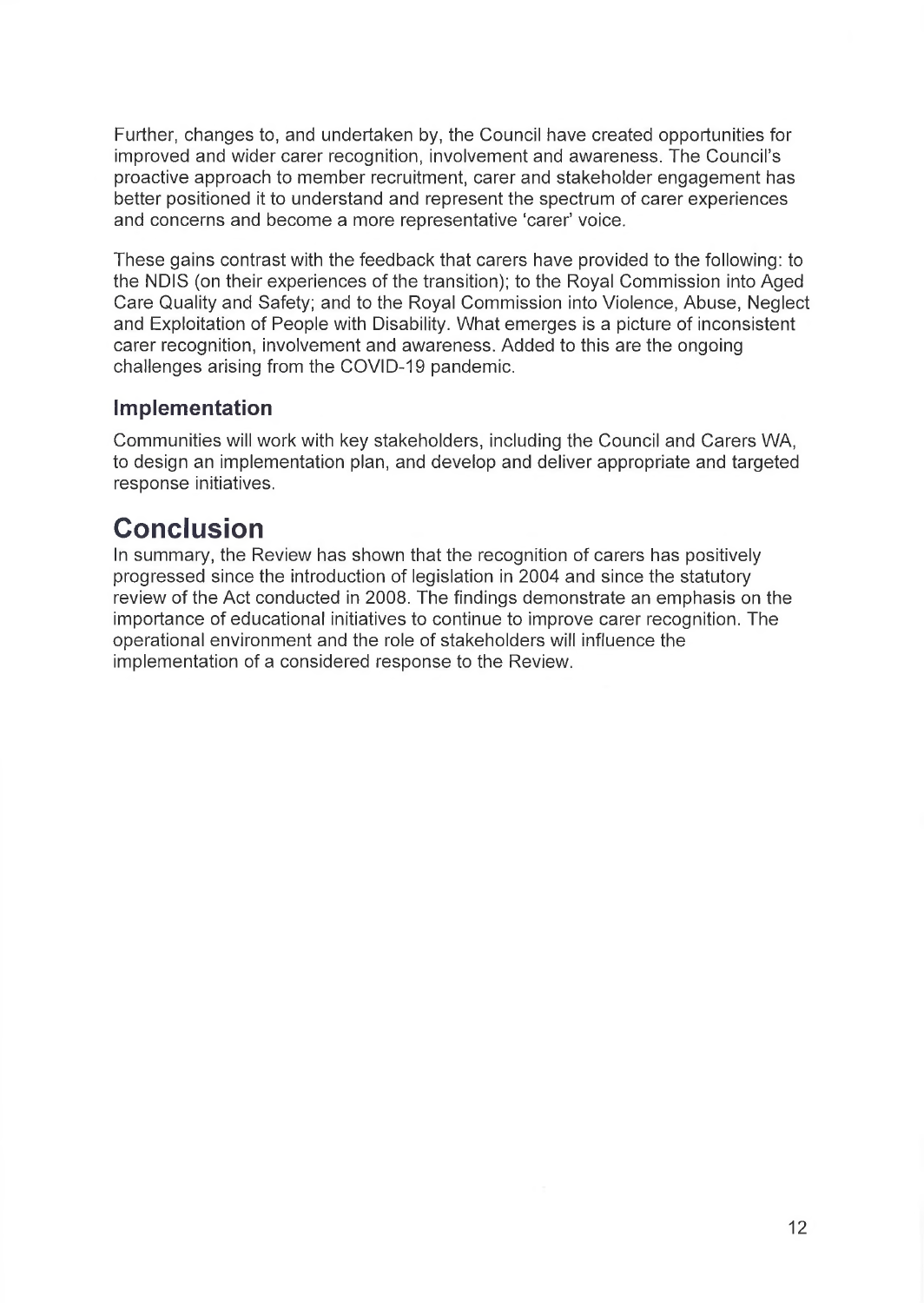# <span id="page-13-0"></span>**Appendix One: Carers recognition legislation in Australia**

All states and territories and the Commonwealth have legislation recognising carers;

- *Carer Recognition Act 2010* (Cwth)
- *Carers Recognition Act 2021* (ACT)
- *Carers Recognition Act 2010* (NSW)
- *Carers Recognition Act 2006* (NT)
- *Carers (Recognition) Act 2008* (OLD)
- *Carers Recognition Act 2005* (SA)
- *Carers Recognition Act 2005* (TAS)
- *Carer Recognition Act 2012* (VIC)
- *Carers Recognition Act 2004* (WA)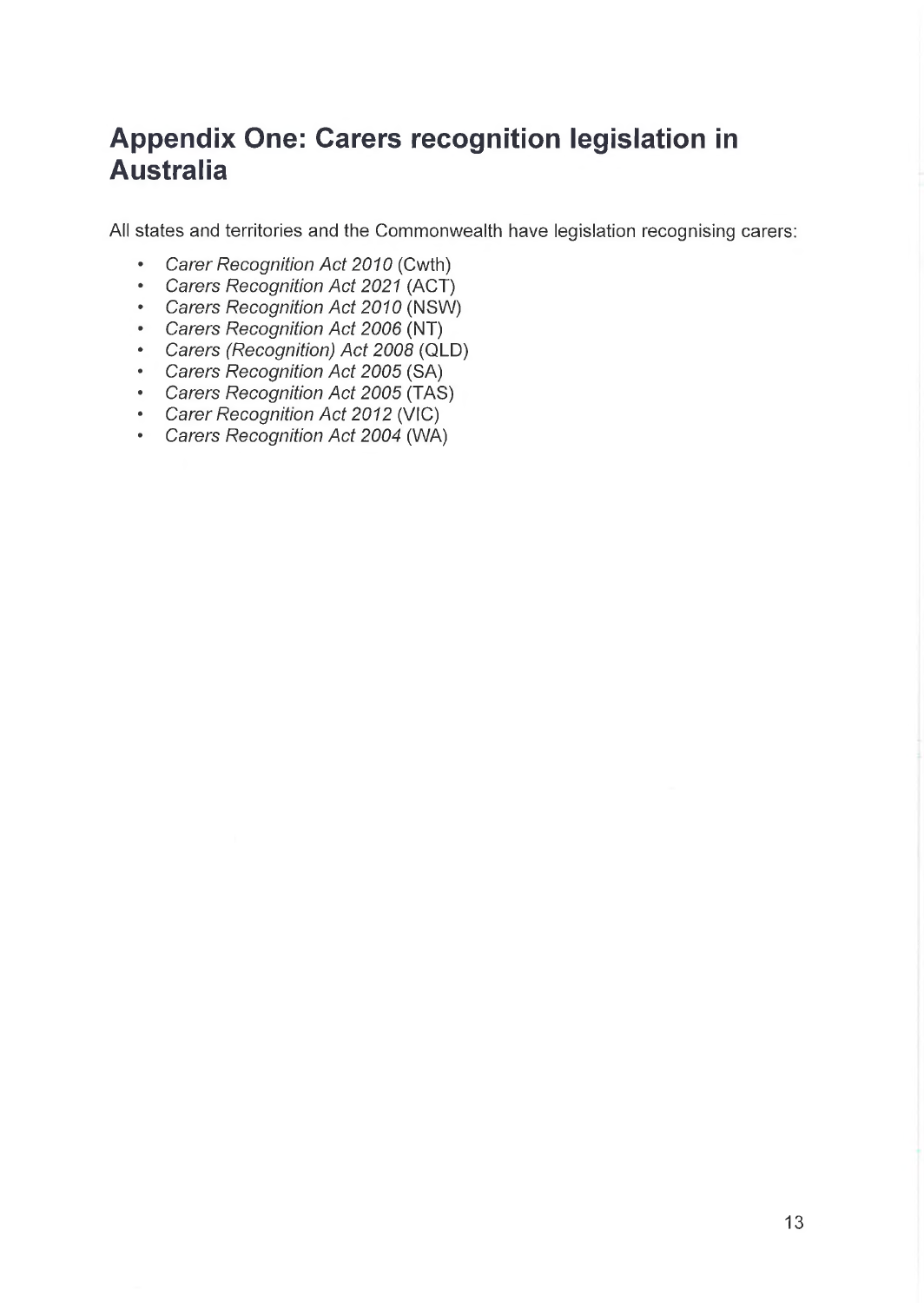# <span id="page-14-0"></span>**Appendix Two:** *Carers Recognition Act 2004*  **definition of carer**

#### **5. Term used: carer**

- (1) Except as provided in subsection (2), a person is a carer for the purposes of this Act if he or she is an individual who provides ongoing care or assistance  $to -$ 
	- (a) a person with a disability as defined in the *Disability Services Act 1993* section 3; or
	- (b) a person who has a chronic illness, including a mental illness as defined in the *Mental Health Act 2014* section 4; or
	- (c) a person who, because of frailty, requires assistance with carrying out everyday tasks; or
	- (d) a person of a prescribed class.
- (2) However a person is not a carer if he or she  $-$ 
	- (a) provides the care or assistance under a contract for services (other than an agreement entered into under the *Disability Services Act 1993* section 25) or a contract of service; or
	- (b) provides the care or assistance while doing community work as defined in the *Volunteers and Food and Other Donors (Protection from Liability) Act 2002* section 3(1).
- (3) A person is not a carer for the purposes of this Act only because
	- (a) the person is a spouse, de facto partner, parent or guardian of the person to whom the care or assistance is being provided; or
	- (b) the person provides care to a child under an arrangement with the chief executive officer of the department principally assisting the Minister administering the *Child Welfare Act 19472* in the administration of that Act.

*[Section 5 amended: No. 53 of 2006 s. 12(1); No. 25 of 2014 s. 37.]*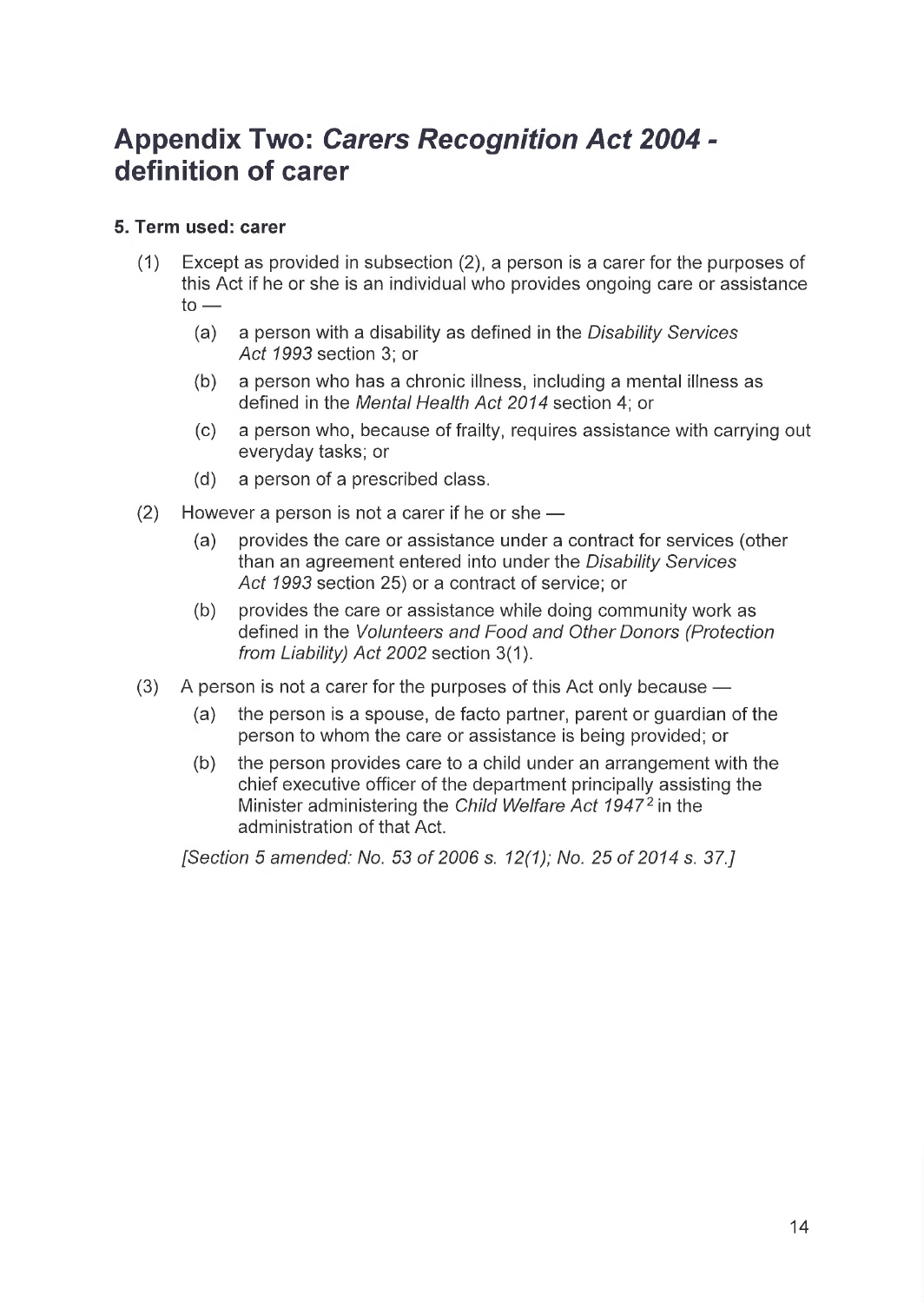# <span id="page-15-0"></span>**Appendix Three: Methodological approach**

A comprehensive, multi-method public consultation process was undertaken from 29 May 2018 to 31 December 2018. Communities invited carers, Aboriginal community-controlled health services, community members, service providers and other relevant stakeholders to contribute to this review. Multiple engagement methods were used to ensure accessibility to a wide range and number of stakeholders. These engagement methods were:

- written submissions responding to the Review discussion paper, which was available for comment from 29 May 2018 to 31 December 2018
- an online public survey available through Survey Monkey from 29 May 2018 to 31 October 2018
- ten regional and metropolitan consultations held from July to December 2018
- face to face sessions and meetings with carers, peak bodies, service providers, and state and local government agencies.

Results were analysed using a mixed method approach.

#### <span id="page-15-1"></span>**Discussion paper**

Communities invited stakeholders to comment on the Review discussion paper, which was approved by the Review Working Group prior to release and made available through Communities' website. The Minister invited relevant state and Commonwealth government agencies, State Government Ministers, and Ministerial Advisory Committees and Councils to provide written responses. Written submissions closed on 31 December 2018.

Forty-six submissions were received, of which 35 were useable. Eleven submissions were incomplete and therefore omitted. Of the 35 useable responses, 20 were from individual carers, six from service providers and other organisations and nine from following state and Commonwealth government agencies and other peak and advisory bodies:

- Australian Commission on Safety and Quality in Health Care
- Department of Social Services (Commonwealth)
- National Health Practitioner Ombudsman and Privacy Commissioner
- National Mental Health Commission
- Department of Local Government, Sport and Cultural Industries (WA)
- Mental Health Commission (WA)
- Minister for Citizenship and Multicultural Interests' Multicultural Advisory Group
- WA Country Health Service
- Carers WA.

The questions developed for the Review discussion paper were used in the online survey and for the consultation sessions.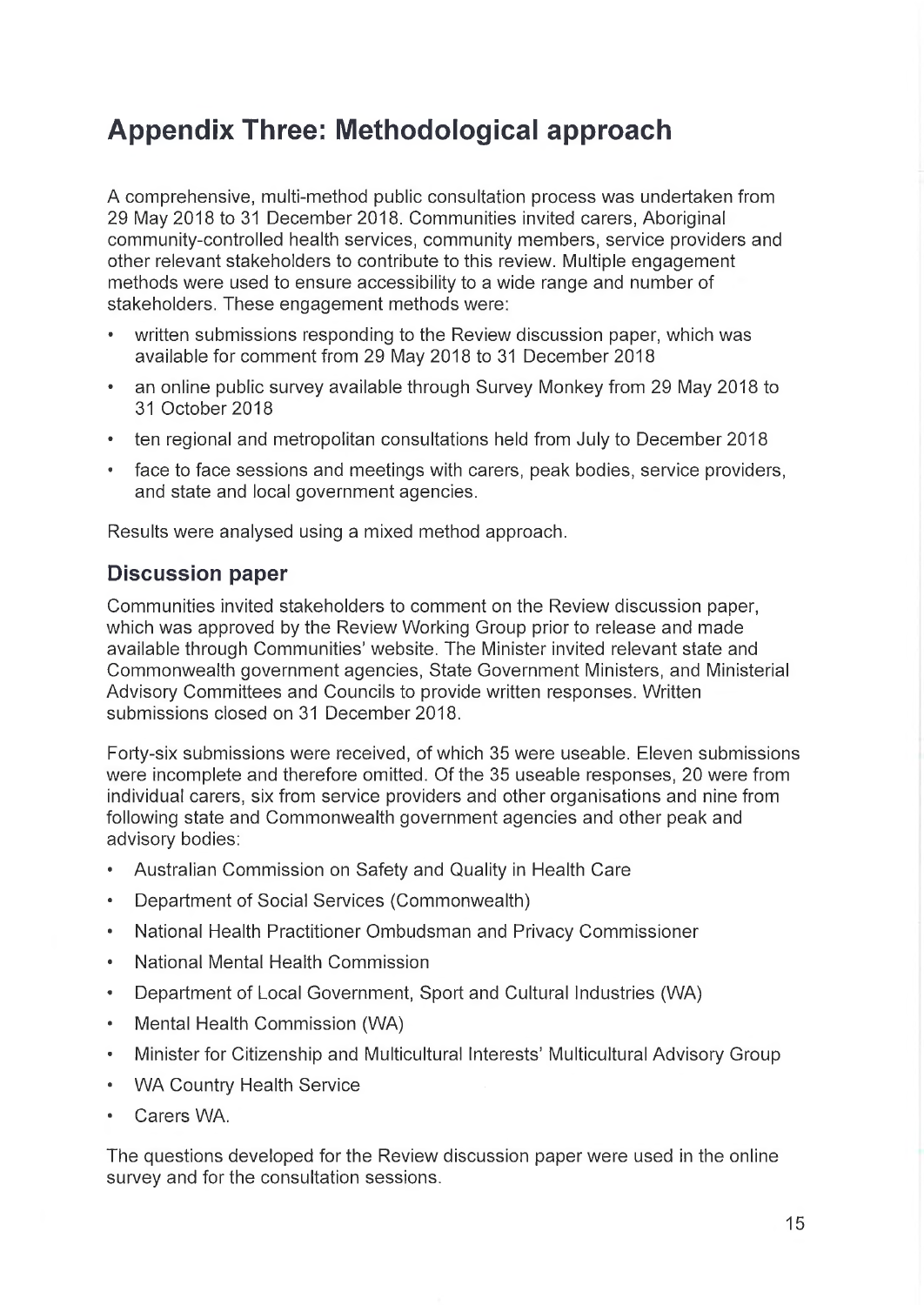## <span id="page-16-0"></span>**Online survey**

The online survey comprised quantitative and qualitative components and asked respondents to answer questions, based on their personal experiences, on:

- the object of the Act
- the definition of *carer*
- the purpose of the Carers Charter
- compliance with the Carers Charter
- the functions of the Carers Advisory Council.

The online survey also provided respondents with an opportunity to provide written feedback on these topics. There were 100 responses to the online survey, of which 91 were useable. Nine responses were omitted because they focused on carer types not defined in the Act, such as foster carers and paid care workers.

## <span id="page-16-1"></span>**Consultations, workshops and meetings**

Between July and December 2018, 10 consultation sessions were held across the metropolitan area, Albany, Busselton and Northam.

More than 100 people participated in these sessions, including:

- service users, and individuals and family members who provide and receive care
- service providers, including large and small employers, employees and their representative bodies
- representatives of community sector service providers and government agencies that provide support to carers.

Communities also undertook face to face sessions with stakeholders who could not attend the planned consultation sessions. This included sessions with:

- providers and recipients of unpaid care
- regional and metropolitan service providers
- peak bodies and advocacy groups, including Ministerial advisory groups
- representatives from state government and local government agencies.

## <span id="page-16-2"></span>**Review limitations**

Communities received around 200 responses to the Review. As a proportion of the total number of carers service providers in WA, this is low. However, the response rate is comparable to other State Government and Parliamentary Committee reviews and inquiries.

Communities undertook a comprehensive communication campaign to recruit review participants. This included direct written invitations to state and Commonwealth government agencies and Ministerial Advisory Councils, online and social media announcements and cross-posting by stakeholders, direct email to Communities' stakeholders, and Ministerial media statements. Further, the consultation process was extended from two to six months to encourage and facilitate further participation.